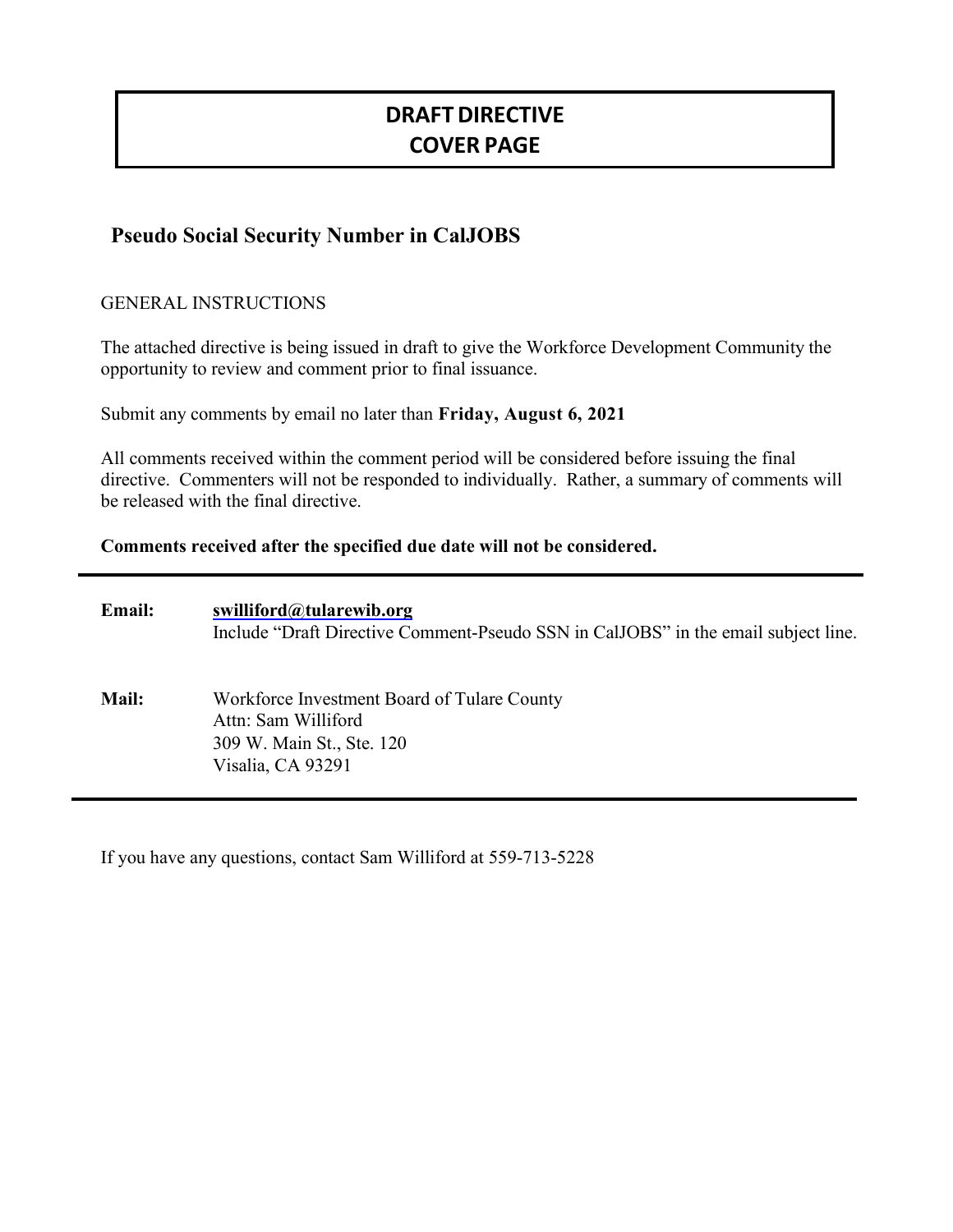# **WORKFORCE INVESTMENT BOARD OF TULARE COUNTY**

### **WORKFORCE INNOVATION AND OPPORTUNITY ACT TITLE I**

# **DATE: July 6, 2021**

**SUBJECT: Pseudo Social Security Number in CalJOBS**

#### **WIB DIRECTIVE TUL 21-05**

#### **TO:** WIB Subrecipients WIB Staff

#### **SUBJECT: PSEUDO SOCIAL SECURITY NUMBER IN CALJOBS**

#### **EXECUTIVE SUMMARY**

This policy provides the guidance and establishes the procedures regarding the use of pseudo Social Security Numbers (SSNs) in CalJOBS for the following programs: Title III Wagner-Peyser, Trade Adjustment Assistance (TAA), National Farmworker Jobs Program (NFJP), and Title I Workforce Innovation and Opportunity Act Adult, Dislocated Worker and Youth. This policy applies to Local Workforce Development Area (Local Area) and Employment Development Department (EDD) staff, and is effective immediately.

This policy contains state-imposed requirements.

This directive also contains WIB-imposed requirements. WIB imposed requirements are indicated *by bold and italics.*

#### **REFERENCES:**

- [WIOA \(Public Law 113-128\) \(PDF\)](https://www.govinfo.gov/content/pkg/PLAW-113publ128/pdf/PLAW-113publ128.pdf)
- [Title 20 Code of Federal Regulations](https://www.ecfr.gov/cgi-bin/text-idx?SID=6feb21deeefaf1ca8ea0a4be166b77f0&mc=true&tpl=/ecfrbrowse/Title20/20tab_02.tpl) (CFR) Part 603: "Federal-State Unemployment Compensation (UC) Program; Confidentiality and Disclosure of State UC Information" Sections 603.20, 603.21, 603.22, 603.23
- Title 20 CFR Part 666: "Performance Accountability Under Title I of the Workforce Innovation and Opportunity Act" Sections 677.175
- [Training and Employment Guidance Letter \(TEGL\) 14-18,](https://wdr.doleta.gov/directives/corr_doc.cfm?DOCN=7611) Aligning Performance Accountability Reporting, Definitions, and Policies Across Workforce Employment and Training Programs Administered by the U.S. Department of Labor (DOL) (March 25, 2019)
- [TEGL 07-18,](https://wdr.doleta.gov/directives/corr_doc.cfm?DOCN=4255) Guidance for Validating Jointly Required Performance Data Submitted under the Workforce Innovation and Opportunity Act (December 19, 2018)
- [TEGL 26-16,](https://wdr.doleta.gov/directives/corr_doc.cfm?DOCN=5002) Guidance on the use of Supplemental Wage Information to Implement the Performance Accountability Requirements under the Workforce Innovation and Opportunity Act (June 01, 2017)
- [TEGL 05-08,](https://wdr.doleta.gov/directives/corr_doc.cfm?DOCN=2680) Policy for Collection and Use of Workforce System Participants' Social Security Numbers (November 13, 2008)
- WSD 20-11, Pseudo Social Security Number in CalJOBS, April 19, 2021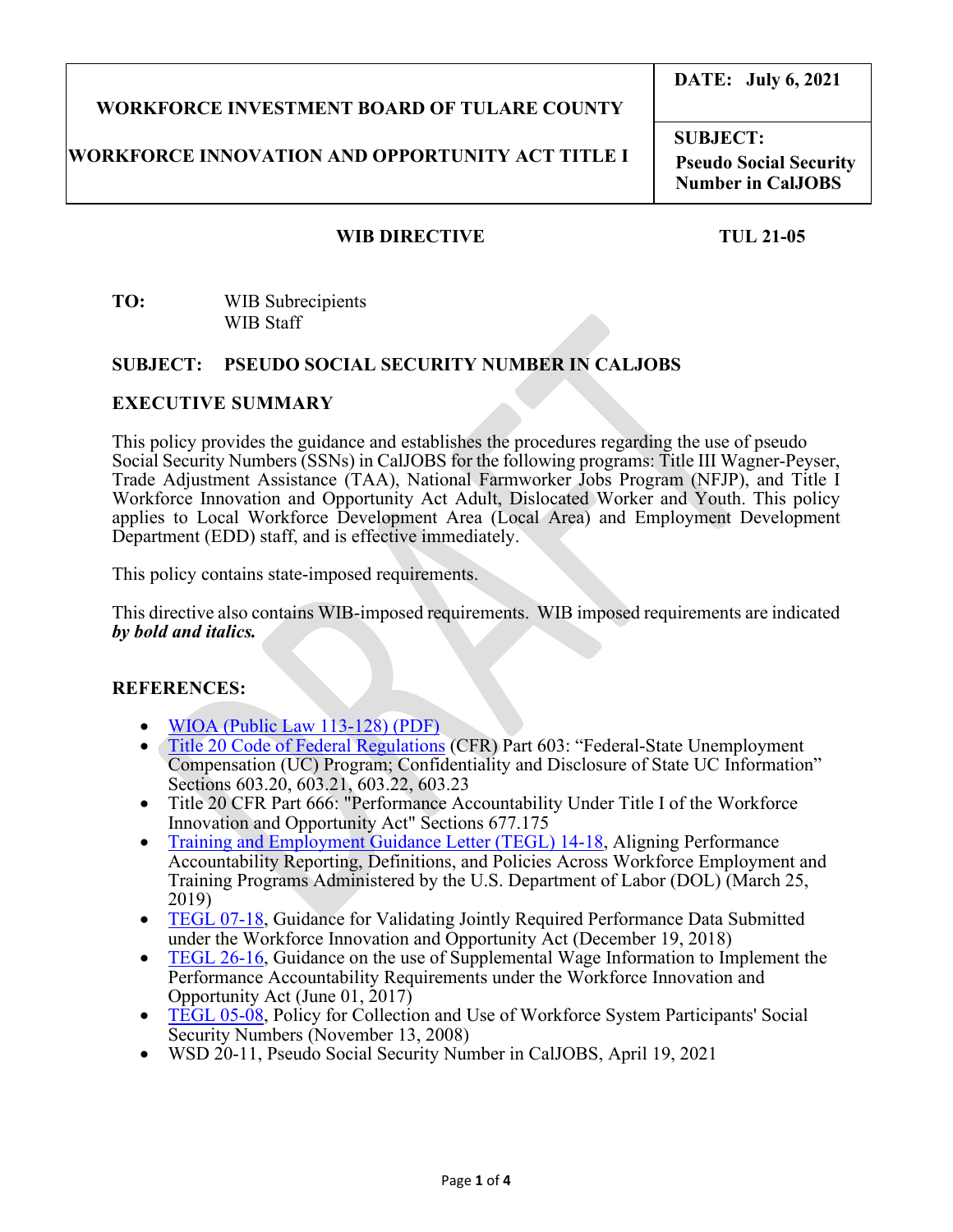#### **BACKGROUND:**

As part of the performance reporting process, the DOL encourages states to collect an individual's SSN so a wage record match can be completed. In addition to this requirement, CalJOBS utilizes the SSN as a unique identifier to assist with the administration of Unemployment Insurance (UI) programs and reduce duplication of records in the system. The CalJOBS system will not allow an individual to register an account with a duplicate or alphanumeric SSN. Local Area Management Information System (MIS) Administrators and EDD Field Division Supervisors have the privilege to edit SSNs in the CalJOBS system, as well as create individual registrations with a pseudo SSN. Individuals are not able to assign themselves a pseudo SSN during self-registration.

#### **POLICY AND PROCEDURES:**

#### **Definitions**

*Valid SSN* – a 9-digit unique number issued to an individual by the Social Security Administration (SSA).

*Pseudo SSN* – a dummy SSN issued at the request of an individual, or if there is an issue with a duplicate SSN in CalJOBS.

*Duplicate SSN* – an SSN that already exists in CalJOBS.

*Incorrect SSN* – an SSN that was not assigned to the individual as a pseudo SSN and is not a valid SSN assigned to the individual by the SSA.

#### **Pseudo SSNs**

Individuals are not required to provide their SSN in order to receive employment or training services, unless they are UI or TAA recipients. If UI assigned the individual an EDD Client Number, refer the individual to UI to update their SSN for their UI claim.

Individuals should be informed that their SSN is secure in the CalJOBS system. If the individual refuses to provide their SSN, Local Area MIS Administrators and EDD Supervisors can assign and create a CalJOBS account with a pseudo SSN on behalf of the individual with the understanding that a program participant with a pseudo SSN will not be included in the wage records matching process, and supplemental data will need to be collected for performance and reporting purposes.

Pseudo SSN numbering conventions should be followed and are found in Attachment 1 for Local Areas. Instructions on how to assign a pseudo SSN to an unregistered individual in CalJOBS are found in Attachment 2.

In an effort to avoid the rekeying of an already assigned pseudo SSN, each Local Area and EDD Division is encouraged to maintain a master list of the assigned pseudo SSNs. If a pseudo SSN has already been used in CalJOBS, continue to follow the pseudo SSN template and change the last four digits until a new pseudo SSN can be assigned.

#### **Duplicate SSNs**

When an SSN already exists in the CalJOBS system at the time the individual registers, staff are required to verify the individual's identity using documentation from the SSA and a valid State or Federal photo identification. Once verified, the unverified individual's SSN must be reassigned to a pseudo SSN. A case note should be added explaining the reason for updating the SSN. Once the duplicate SSN has been reassigned, the individual with the verified SSN can immediately register in the CalJOBS system using their valid SSN.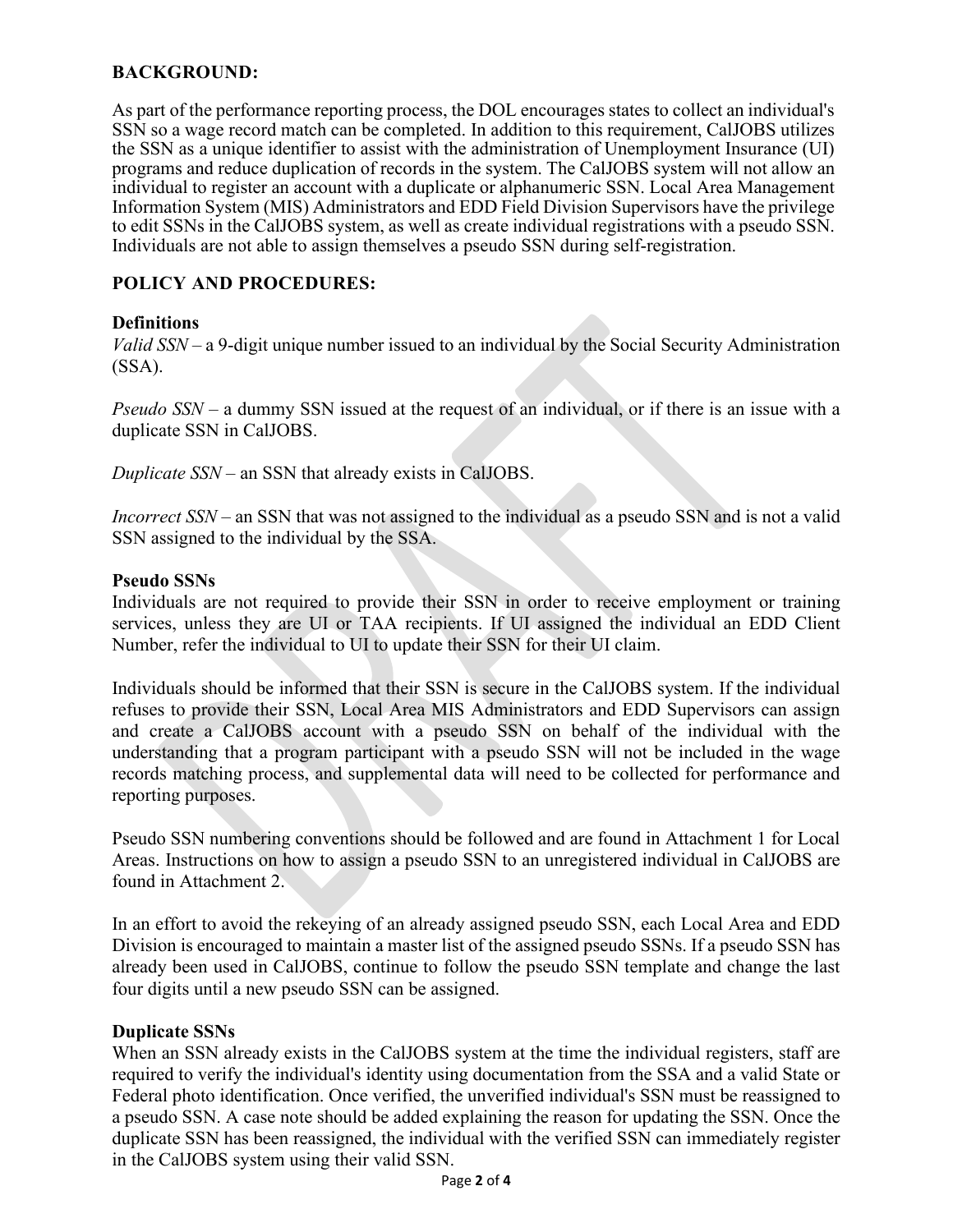If an individual contacts EDD or WIB staff stating their account has been moved to a pseudo or incorrect SSN, inform the individual that staff have verified the SSN belongs to another individual with documents from the SSA. Refer this individual to the SSA for possible identity theft.

Instructions on how to reassign a duplicate SSN in CalJOBS can be found in Attachment 2.

#### **Amending Incorrect SSNs**

If an individual previously registered in CalJOBS using an incorrect SSN and would like to update their SSN, staff are required to verify the individual's identity using documentation from the SSA and a valid State or Federal photo identification. Once verified, the individual's SSN may be updated in CalJOBS. A case note should be added explaining the reason for updating the SSN.

Instructions for updating incorrect SSNs in CalJOBS is found in Attachment 2.

#### **WIB Subrecipient Policy and Procedures**

#### *WIB Subrecipient Instructions to Request a Psuedo SSN*

*A supervisor from the subrecipient must send an encrypted email request for a pseudo SSN for an individual to the WIB MIS Administrator. The request should include the individual's name and birthdate (MM/DD/YY). The MIS Administrator will assign the pseudo SSN and email it to the supervisor for staff to enter in CalJOBS.*

*The WIB MIS Administrator will maintain a secure master list of assigned pseudo SSNs.* 

*Subrecipients should notify the WIB MIS Administrator if a participant's SSN is subsequently verified and the pseudo SSN is replaced with the valid SSN in CalJOBS.* 

#### *WIB Subrecipient Instructions to Request Reassignment of a Duplicate SSN*

*The WIB subrecipient staff must first verify an individual's identity before supervisory staff sends an encrypted email to the WIB MIS Administrator requesting the duplicate unverified SSN be assigned a pseudo SSN. The request should include the individual's name and the last four digits of SSN in CalJOBS. Then, the MIS Administrator will assign and enter the Pseudo SSN to the individual.*

#### *WIB Subrecipient Instructions to Amend Incorrect SSNs.*

*When an incorrect SSN has been verified a supervisor from the subrecipient can update to the correct SSN in CalJOBS.* 

#### **ACTION:**

*Please bring this directive to the attention of all WIB Subrecipients and WIB Staff.*

#### **INQUIRIES:**

*Please direct inquiries regarding this directive to the WIB at (559) 713-5200.*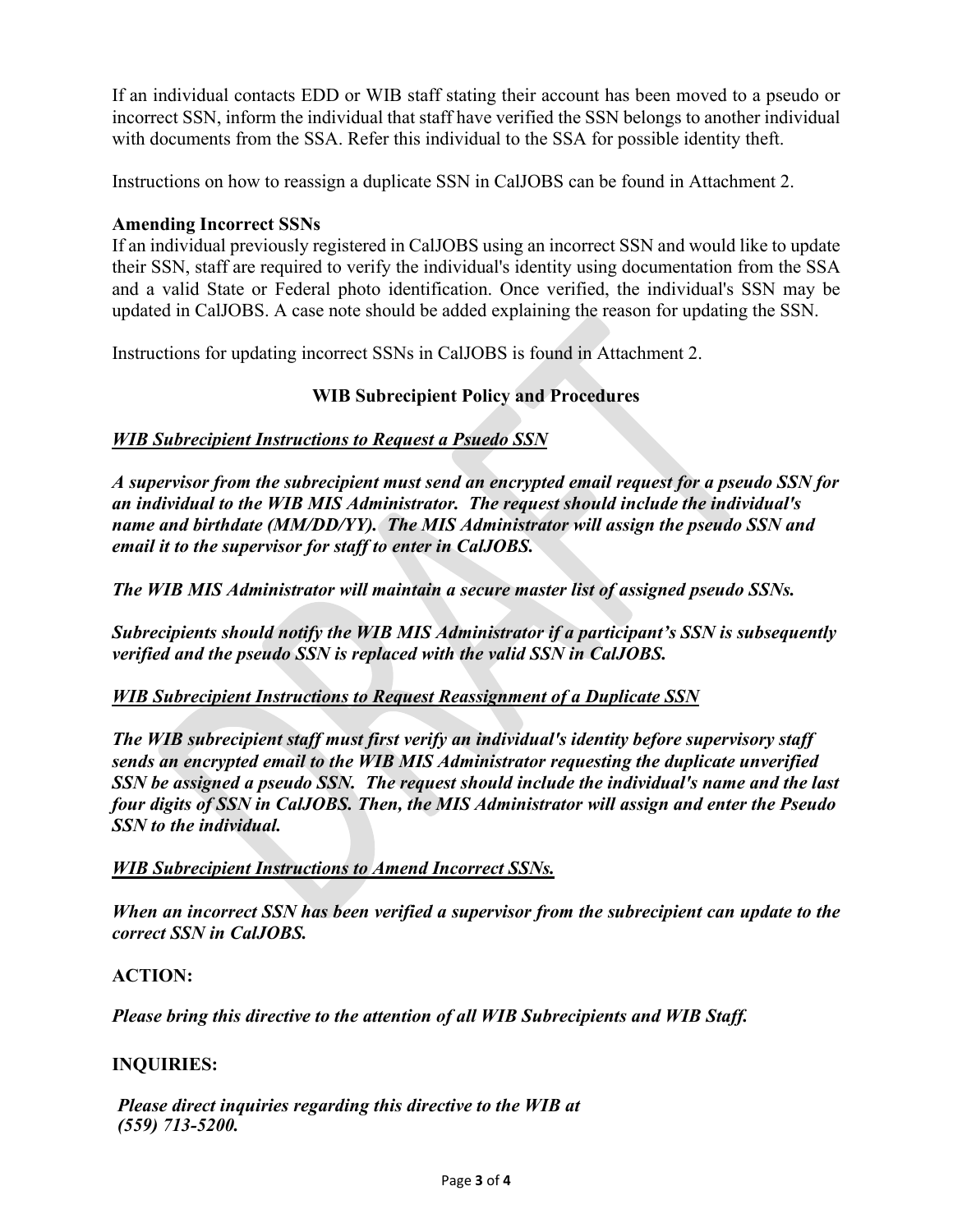ADAM PECK Executive Director

AP:sw

#### **ATTACHMENTS:**

- **1. EDD Pseudo SSN Numbering Conventions for Local Areas 2. EDD Instructions for Pseudo SNNs in CalJOBS**
- 

E:\Analyst-Program\Directives\Pseudo SSN\Pseudo SSN Directive draft.docx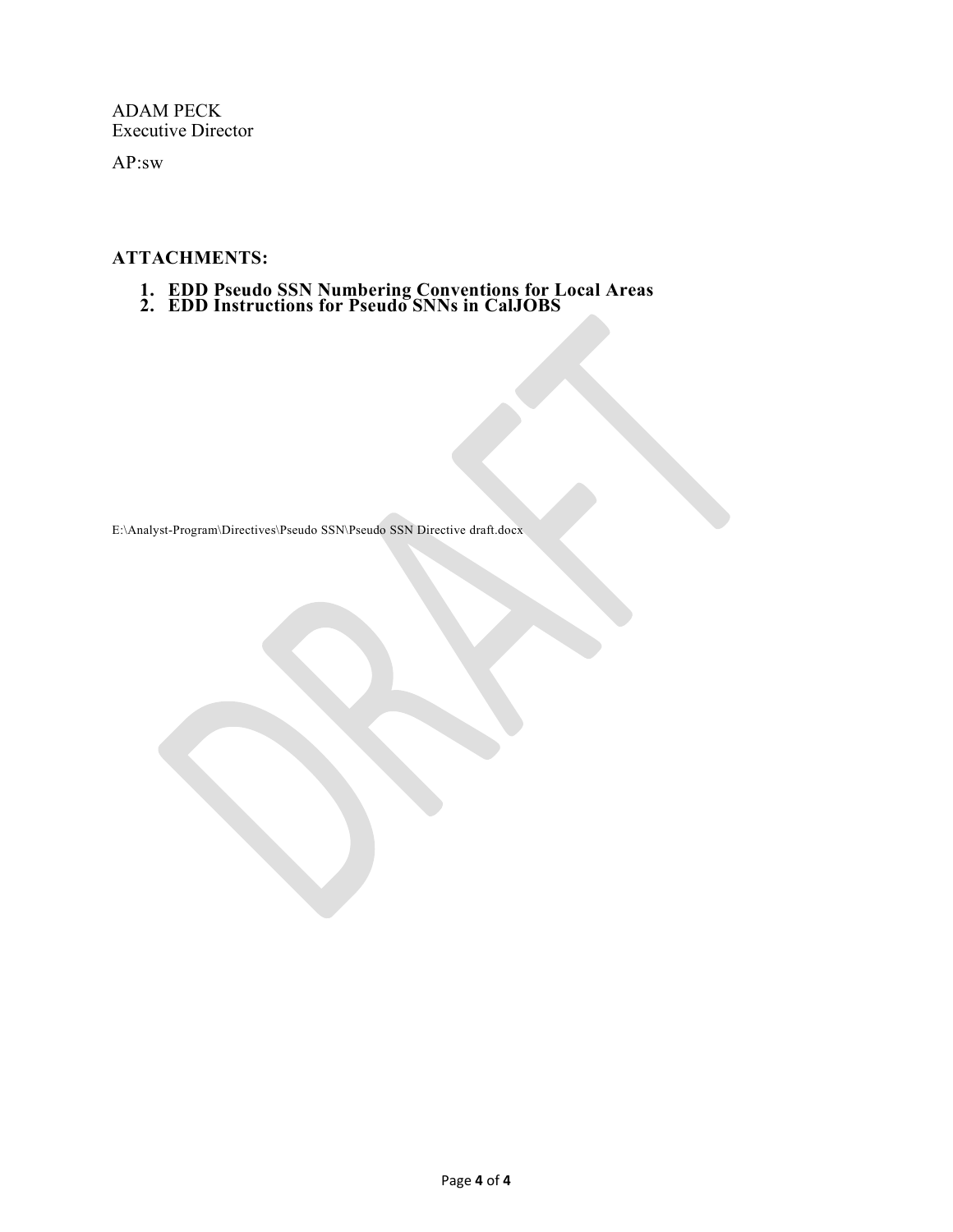# **Pseudo SSN Numbering Convention for Local Areas**

Management Information System (MIS) Administrators will assign pseudo Social Security Numbers (SSNs) for their Local Workforce Development Areas (Local Areas) following the pseudo SSN template for their Local Area. The following table provides examples of the Pseudo SSN template for each Local Area for an individual with a birthdate of January, 30, 1962.

| <b>Local Area</b>                        | 900 Series Identifier | <b>Example Pseudo SSN</b> |
|------------------------------------------|-----------------------|---------------------------|
| Alameda County                           | 940                   | 940-30-0162               |
| Anaheim City                             | 941                   | 941-30-0162               |
| Contra Costa                             | 942                   | 942-30-0162               |
| Foothill                                 | 943                   | 943-30-0162               |
| <b>Fresno County</b>                     | 944                   | 944-30-0162               |
| Golden Sierra Consortium                 | 945                   | 945-30-0162               |
| <b>Humboldt County</b>                   | 946                   | 946-30-0162               |
| <b>Imperial County</b>                   | 947                   | 947-30-0162               |
| <b>Employers Training Resource (KIM)</b> | 948                   | 948-30-0162               |
| <b>Kings County</b>                      | 949                   | 949-30-0162               |
| Los Angeles City                         | 950                   | 950-30-0162               |
| Los Angeles County                       | 951                   | 951-30-0162               |
| Madera County                            | 952                   | 952-30-0162               |
| <b>Merced County</b>                     | 955                   | 955-30-0162               |
| <b>Monterey County</b>                   | 956                   | 956-30-0162               |
| Mother Lode Consortium                   | 957                   | 957-30-0162               |
| <b>NoRTEC Consortium</b>                 | 959                   | 959-30-0162               |
| Workforce Alliance of North Bay          | 958                   | 958-30-0162               |
| North Central Counties (NCC)             | 960                   | 960-30-0162               |
| <b>NOVA</b>                              | 961                   | 961-30-0162               |
| Oakland City                             | 962                   | 962-30-0162               |
| <b>Orange County</b>                     | 963                   | 963-30-0162               |
| Pacific Gateway/Long Beach               | 964                   | 964-30-0162               |
| <b>Richmond City</b>                     | 965                   | 965-30-0162               |
| <b>Riverside County</b>                  | 966                   | 966-30-0162               |
| Sacramento Employment & Training         | 967                   | 967-30-0162               |
| San Benito County                        | 968                   | 968-30-0162               |
| San Bernardino County                    | 970                   | 970-30-0162               |
| San Diego Consortium                     | 971                   | 971-30-0162               |
| San Francisco                            | 972                   | 972-30-0162               |
| San Joaquin County                       | 973                   | 973-30-0162               |

Pseudo SSN Template: 9XX (Local Area's assigned 900-series identifier) – DD (individual's birthdate) – MMYY (Individual's birth month and the last two digits of the birth year)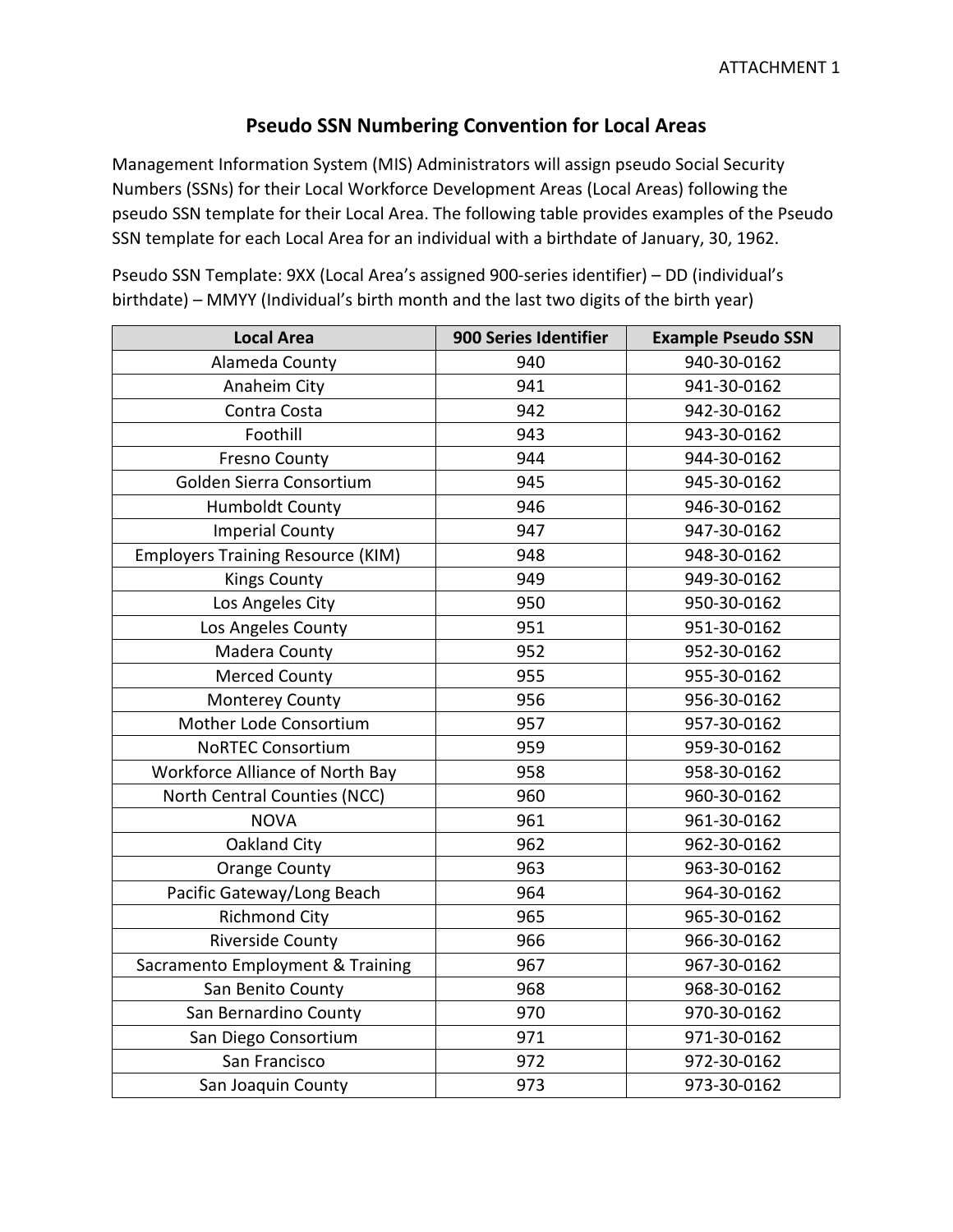| <b>Local Area</b>        | 900 Series Identifier | <b>Example Pseudo SSN</b> |
|--------------------------|-----------------------|---------------------------|
| San Jose/Silicon Valley  | 974                   | 974-30-0162               |
| San Luis Obispo County   | 975                   | 975-30-0162               |
| Santa Ana City           | 977                   | 977-30-0162               |
| Santa Barbara County     | 978                   | 978-30-0162               |
| Santa Cruz County        | 979                   | 979-30-0162               |
| <b>SELACO</b>            | 980                   | 980-30-0162               |
| Solano County            | 981                   | 981-30-0162               |
| Sonoma County            | 982                   | 982-30-0162               |
| South Bay Consortium     | 983                   | 983-30-0162               |
| <b>Stanislaus County</b> | 984                   | 984-30-0162               |
| <b>Tulare County</b>     | 985                   | 985-30-0162               |
| <b>Ventura County</b>    | 986                   | 986-30-0162               |
| Verdugo Consortium       | 987                   | 987-30-0162               |
| <b>Yolo County</b>       | 988                   | 989-30-0162               |